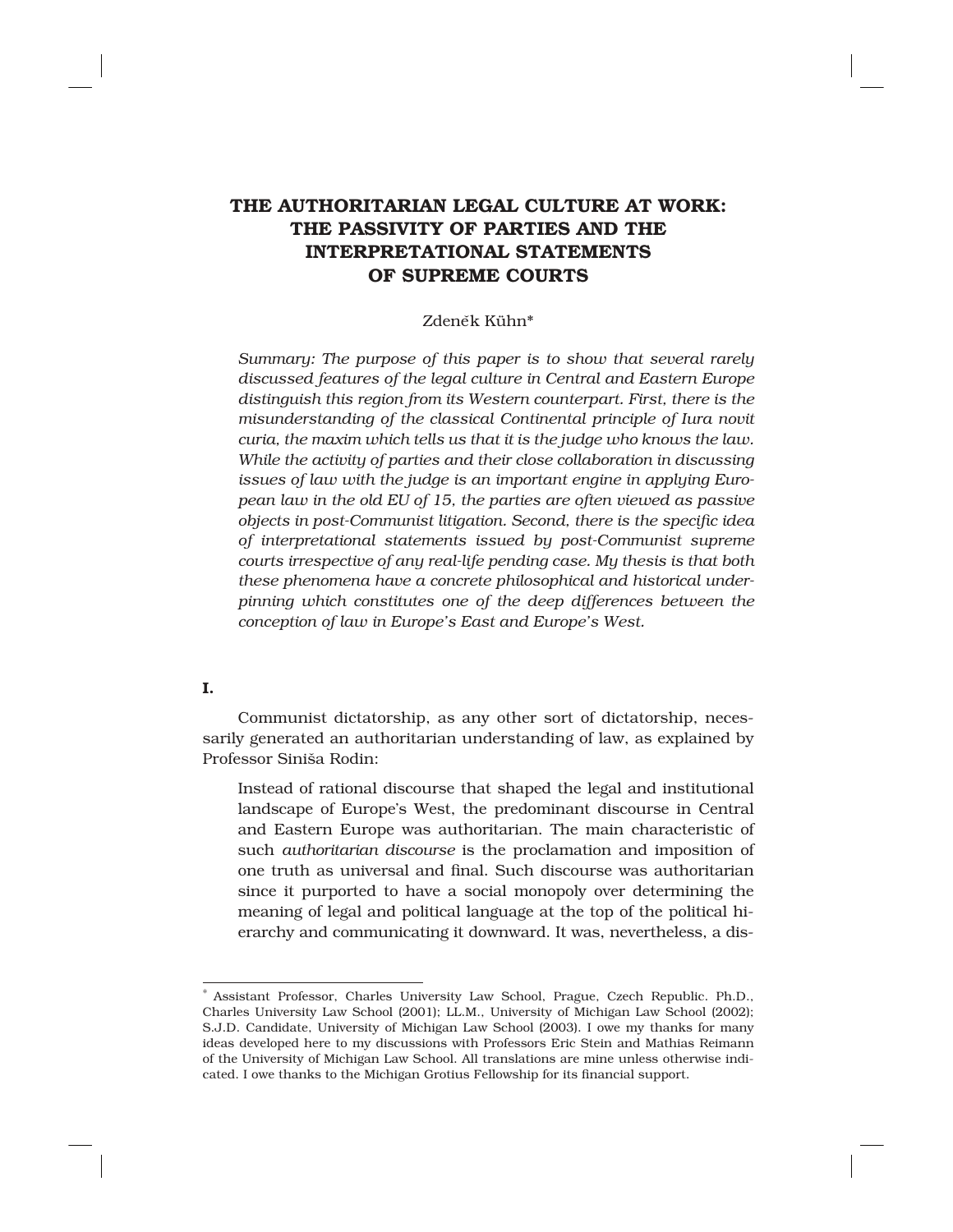*20 Zdeneˇk Kühn: The Authoritarian Legal Culture at Work: The Passivity of Parties...*

course, since communication of meaning defined in an authoritarian way was indispensable to support the claim of universal acceptance, the maintenance of which is a condition of the system's integrity.<sup>1</sup>

Authoritarian judicial discourse must be distinguished from authoritative judicial discourse. The judicial discourse of *any* legal system is inherently authoritative. This is the result of the facts 1) that by definition courts must decide as if there were one correct answer to the questions presented to the court (the judicial "one right answer" thesis), and 2) that judicial decisions are final because of their authority within the judicial and legal system.<sup>2</sup> Authoritative judicial discourse does not preclude, but on the contrary presupposes, a pluralism of opinions and the participation of all competent persons in the legal decision-making process. Plurality of opinion and the fact that the court takes all relevant opinions seriously gives to the decision-maker of last resort the legitimacy to provide the "right" answer, which is a necessary condition for the discourse to remain authoritative.

In contrast, authoritarian discourse means something very different. Here, the pluralism of opinions is absent. The "right" answer is achieved through a "one-way" process and is backed entirely by threat and force. Those to whom decisions are addressed cannot participate in finding the "right" answers; instead of being subjects, they are rather objects of authoritarian decision-making. Authoritarian discourse implies that legal meanings are produced from above and that the existence of any dispute, questioning, legitimate disagreement, or construction of the law from the bottom-up is unthinkable.<sup>3</sup>

## II.

I consider as particularly problematic the all-pervading notion of *Iura novit curia*, the idealistic principle of Continental law that the "judge knows the law" and must apply the appropriate legal rule regardless of whether either party cited it to the court.<sup>4</sup> This principle, taken too seri-

<sup>1</sup> Siniša Rodin, 'Discourse, Authority in European and Post-Communist Legal Culture' (2005) 1 Croatian Yearbook of European Law and Policy 1, 7-8. (footnotes omitted)

<sup>2</sup> See chapters in Neil MacCormick and Robert S. Summers (eds), *Interpreting Statutes: A Comparative Study* (Aldershot, Dartmouth 1991) (although the degree of the discursive nature of judicial decisions differs, where at one pole stands the common law system, and at the other the French system, all courts work on the assumption that their decisions are "right").

<sup>3</sup> I take my inspiration from Joseph Vining, *The Authoritative and the Authoritarian* (The University of Chicago Press, Chicago and London 1986).

<sup>4</sup> On this, cf., for example, J.A. Jolowicz, 'Da mihi factum dabo tibi jus: a problem of demarcation in English and French law' in Peter Feuerstein and Clive Parry (eds), *Multum non multa: Festschrift für Kurt Lipstein* (C.F. Müller, Heidelberg 1980) 79, 84.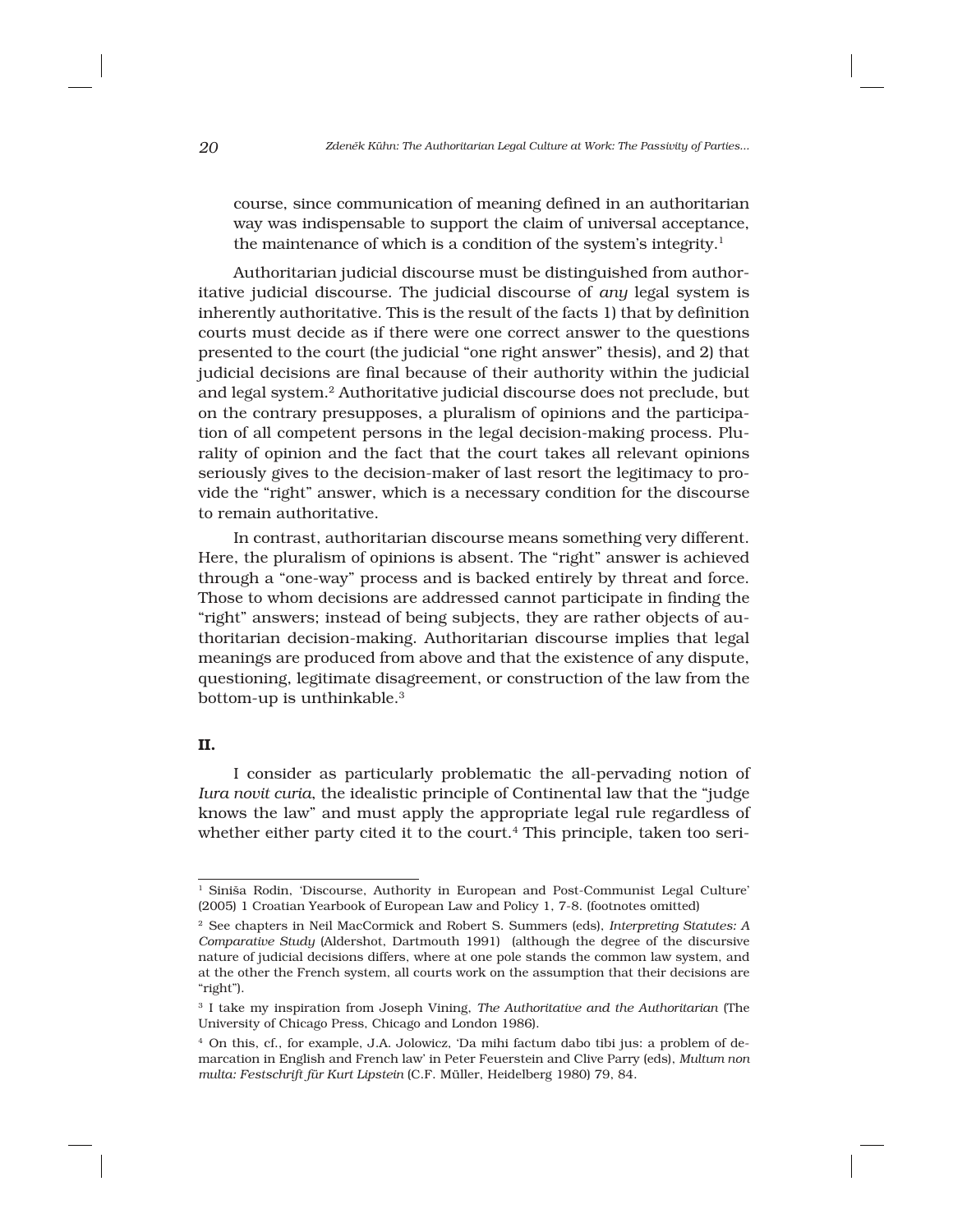#### *CYELP 2 [2006], pp. 19-26 21*

ously and too literally, deeply influences the self-perception of the post-Communist judiciary.

One of the effects of the principle *Iura novit curia* is that, while the parties before a Continental court have the duty to raise issues of fact, they are not obliged to raise issues of law because the court is itself obliged to do that even without the litigants' assistance.<sup>5</sup> As a consequence, pleadings to trial courts in most Continental countries are quite brief, without major excursus into legal issues; after all, it is the judge who is supposed to supply the relevant rule. In contrast, in the systems of the common law culture (which is typically more pragmatic), the judges have a more passive role, and greater responsibility is placed on parties not only for providing issues of fact, but also for arguing the issues of law. This is so because in constructing their opinions, Anglo-American judges draw heavily upon the parties' competing arguments as to what the "correct" statement of the law is.<sup>6</sup>

In Western Europe, the principle that the judge knows the law is not taken literally. Appeals in Western Europe tend to be longer and more elaborate when issues of law are controversial. This is so because the basic, and often the only, reason for an appeal, and accordingly the main focus of the appellant's brief, is to persuade the higher court that their interpretation of the law is correct and their opponent's (or the lower court's) interpretation is incorrect. In contemporary Continental culture, the judges technically "know" the law, but they often need the parties' attorneys to help them find the relevant provision and to determine its best reading.<sup>7</sup>

## III.

The ECJ has ruled that in each particular Member State the maxim *Iura novit curia* applies in relation to European law to the extent that, in a similar procedural situation, it would apply in relation to that State's domestic law. In other words, in those systems which adhere to the principle *Iura novit curia*, the courts should apply European law irrespective of the fact that no party raises the issue. The ECJ's decision is a direct consequence of the fact that European law recognises the autonomy of Member States' procedural law.<sup>8</sup>

<sup>&</sup>lt;sup>5</sup> On the Western European approach to the duty/option of the parties to argue legal issues, cf., for example, Isaak Meier, *Iura novit curia: die Verwirklichung dieses Grundsatzes im schweizerischen Zivilprozessrecht* (Schulthess Polygraphischer Verlag, Zürich 1975) 135.

<sup>6</sup> For the reasons behind this, cf. Mirjam R. Damaška, *The Faces of Justice and State Authority. A Comparative Approach to the Legal Process* (Yale, New Haven 1986) 139.

<sup>7</sup> Cf. Meier (n 5).

<sup>8</sup> See Joined Cases C-430/93 and 431/93 *Jeroen Van Schijndel and Johannes Van Veen v. Stichting Pensioenfonds voor Fysiotherapeuten* [1995] ECR I-4705. Cf. para 15: "in proceedings concerning civil rights and obligations freely entered into by the parties, it is for the national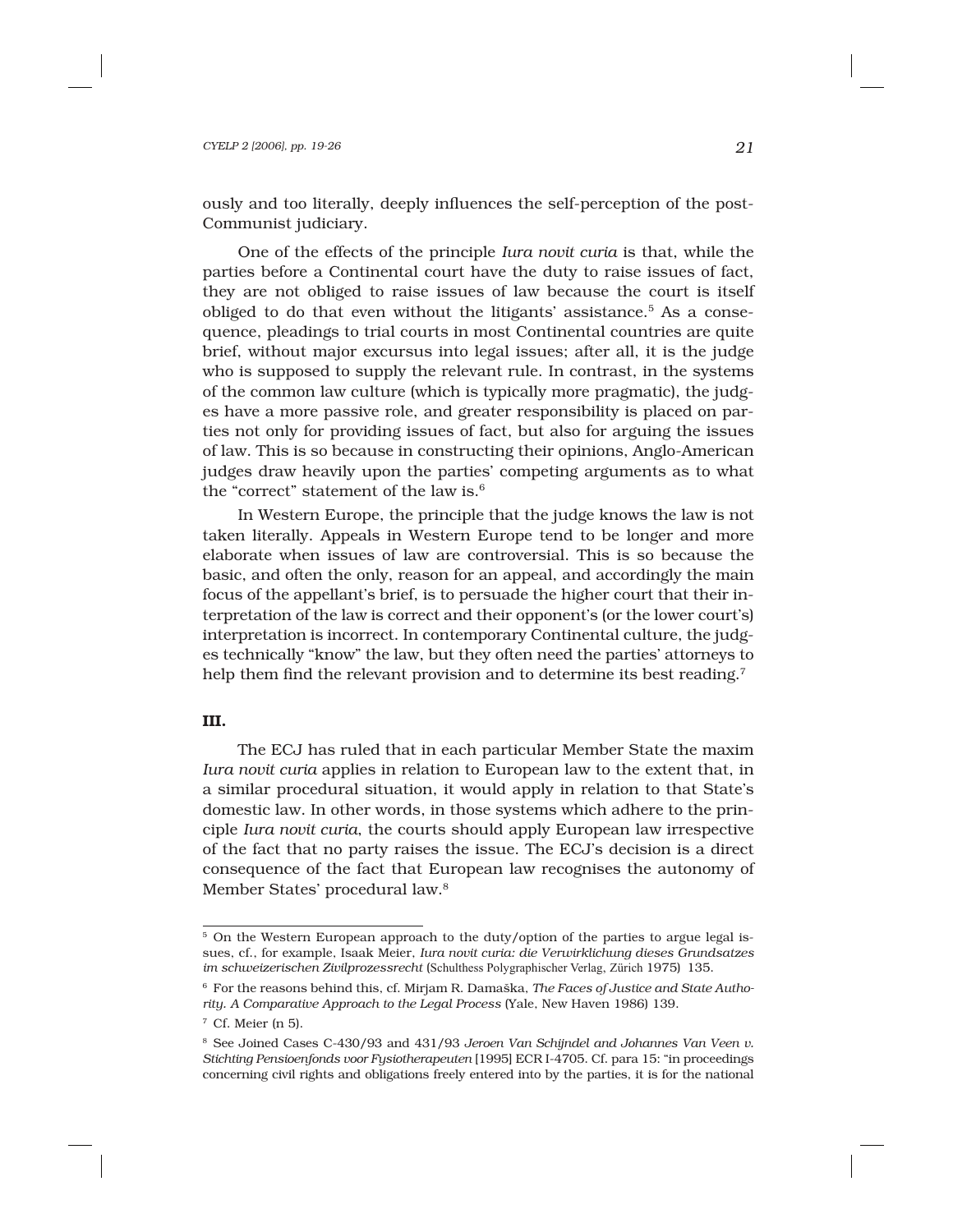In post-Communist countries, the principle *Iura novit curia* is taken more seriously than in Western Europe, a fact which, on the surface, might be cause for encouragement because their courts (both trial and appellate) should in principle apply Community law even if no party refers to it (with the exception of supreme courts, since they are generally required to address only the issues specified in the extraordinary appeal and cannot go beyond them).

During the Communist era in Central Europe, idealistic readings of this principle for practical purposes drove the argument of law out of parties' pleadings. According to the leading Czechoslovak commentary on civil procedure, law cannot be subject to judicial recognition during the proceedings before the court; it must be known to the court in advance of the dispute arising. "The knowledge of law must be made by the [judicial] body itself; it is possible to say *prior to* [civil] proceedings and *beyond* these proceedings."<sup>9</sup> No cooperation on the law's finding was necessary; moreover, it would prove harmful, as the parties would interfere with the court's exclusive domain. An additional reason why, during the Communist era, no help was needed from the parties in constructing the law was the fact that few parties were represented by a lawyer.<sup>10</sup> Moreover, the fact that scant attention was paid to the attorneys' arguments fits nicely in this picture of the socialist application of law because Communist legal systems claimed that no party should gain an advantage from having a better lawyer. $11$ 

This approach mirrored the Communist *authoritarian* approach to the law, which is in fundamental contradiction to the discursive authoritative approach to law that prevailed meanwhile in Europe. Let us recall that, by an authoritarian approach, I mean the approach whereby legal answers can be constructed solely in a single way from the top of the system, the top holding "a social monopoly over determining the meaning of legal and political language" and "communicating it downward."<sup>12</sup>

court to apply [Articles of the EC Treaty] even when the party with an interest in the application of those provisions has not relied on them, where domestic law allows such application by the national court", and paragraph 22, which logically corresponds to paragraph 15: "Community law does not require national courts to raise of their own motion an issue concerning the breach of provisions of Community law where examination of that issue would oblige them to abandon the passive role assigned to them by going beyond the ambit of the dispute defined by the parties themselves and relying on facts and circumstances other than those on which the party with an interest in the application of those provisions bases his claim."

 $^9$  Josef Rubeš and others, *Občanský soudní řád. Komentář* [Code of Civil Procedure. Commentary] (Orbis, Praha 1970) 447. (emphasis added)

<sup>&</sup>lt;sup>10</sup> ibid 455, where a Communist scholar does not seem even to expect that it was also possible for a party to be represented by a competent lawyer who might provide a qualified legal opinion to the court.

<sup>&</sup>lt;sup>11</sup> Sbírka rozhodnutí československých soudů<sup>†</sup> [Collection of Decisions of the Czechoslovak Courts] (1949) p 1.

<sup>12</sup> Rodin (n 1) 7.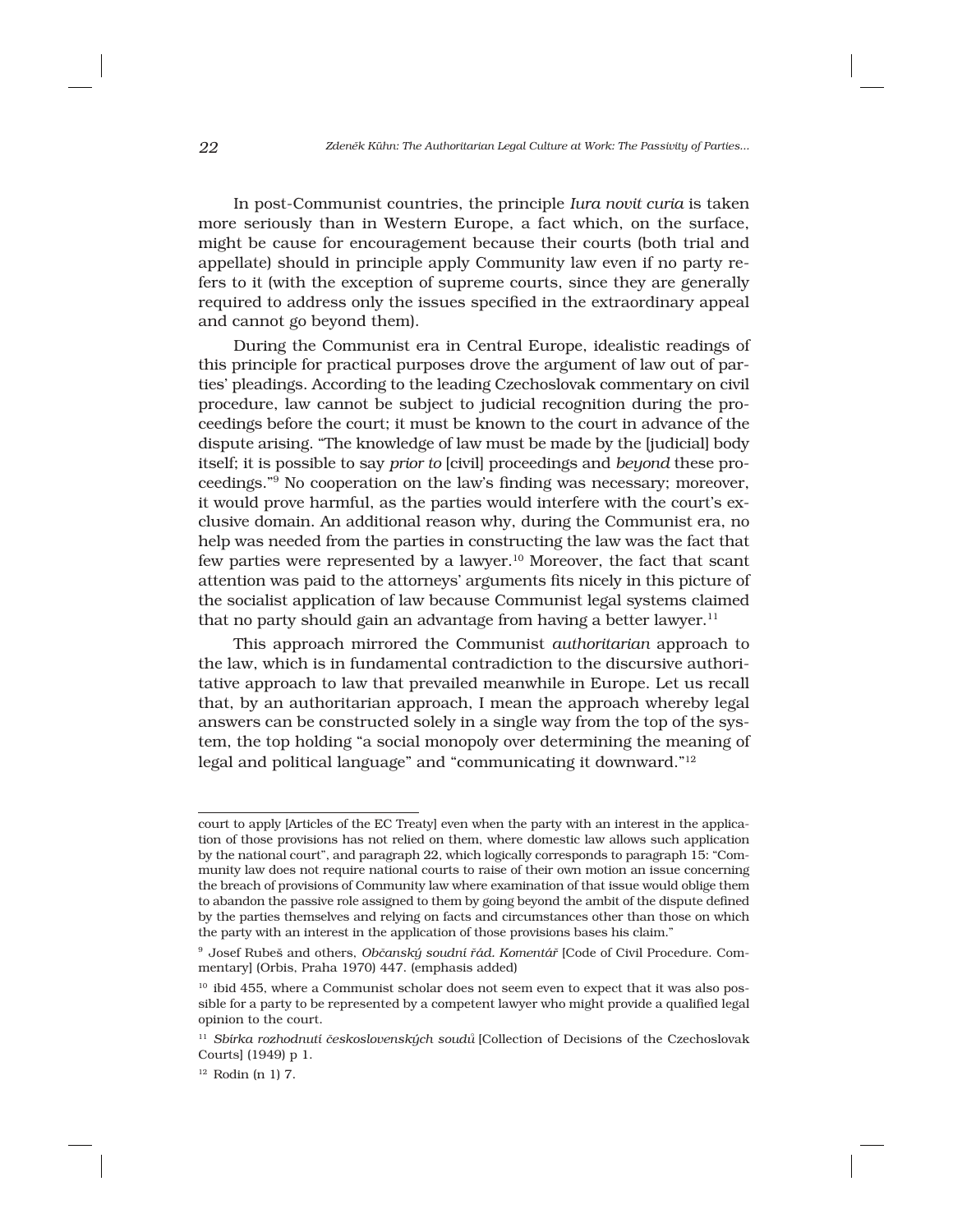The authoritarian approach to law, combined with formalist textual positivism and the ideology of the bound judicial application of law, accords to the judge an exclusive role in constructing the meaning of the law. This is so because (1) the application of law is conceptually viewed as the resolution of easy cases by the court, which does not, in that process, require the assistance of either party (formalist aspect),<sup>13</sup> and (2) the construction of the law is the result of a top-down process, where parties are the addressees of the result of construction rather than direct or indirect participants in that construction (authoritarian aspect).

### IV.

One phenomenon almost unknown in the Western world appeared in the Socialist states of Central Europe. Following the Soviet model<sup>14</sup> and the emphasis on centralism and formalism, in all Central European countries during Communist rule, the supreme court had the power to issue guidelines and interpretative statements dealing with important legal questions, which were done *in abstracto*, without any case pending before the court. In some states, such directives were formally binding on the lower courts. Many of the directives were long treatises analysing the correct and incorrect applications of the specific law by lower courts within some period of time without taking into account the particulars of the case at hand.<sup>15</sup>

Lacking proper interactions between legal scholarship and the judiciary, these statements in a sense served as a substitute for them, attached to a strong and, of course, centralised and formal authority. One of the rare occasions when the judges in socialist Central Europe could speak freely (1968 Prague Spring) revealed that this very power of the supreme courts was considered to be a danger to judicial independence.<sup>16</sup>

Surprisingly enough, old-fashioned traditional ideas about precedents still dominate judicial and legal discourse.<sup>17</sup> Instead of precedent,

<sup>&</sup>lt;sup>13</sup> Rubeš (n 9) 455 (claiming that "as legal professionals, judges must know their legal order, and no one can claim that it would be impossible to know all the laws").

<sup>14</sup> On Soviet interpretative statements, cf. W.E. Butler (tr), Akmal Kh. Saidov, *Comparative Law* (Wildy, Simmonds & Hill, London 2003) 206.

<sup>&</sup>lt;sup>15</sup> In Hungary, cf. a critical evaluation from the point of sources of law, P. Schmidt, 'Konstitucionno-pravovye voprosy sistemi istochnikov prava VNR' [Constitutional Problems of the Hungarian System of Sources of Law] (1985) 27 (1-2) Acta Juridica Academiae Scientiarum Hungaricae 133-160, 146-148. In Poland, cf. Maria Jansen (tr), Andrzej Rzeplin´ski, *Die Justiz in der Volksrepublik Polen* (Vottorio Klostermann, Frankfurt am Main 1996) 163 ff.

<sup>&</sup>lt;sup>16</sup> Andrej Bajcura, 'Výsledky ankety o postavení sudcov' [The Results of the Poll on the Status of Judges] (1968) 51 Právný obzor 834, 835.

<sup>&</sup>lt;sup>17</sup> Frank Emmert, 'The Independence of Judges - A Concept Often Misunderstood in Central and Eastern Europe' (2002) 3 European Journal of Law Reform 405.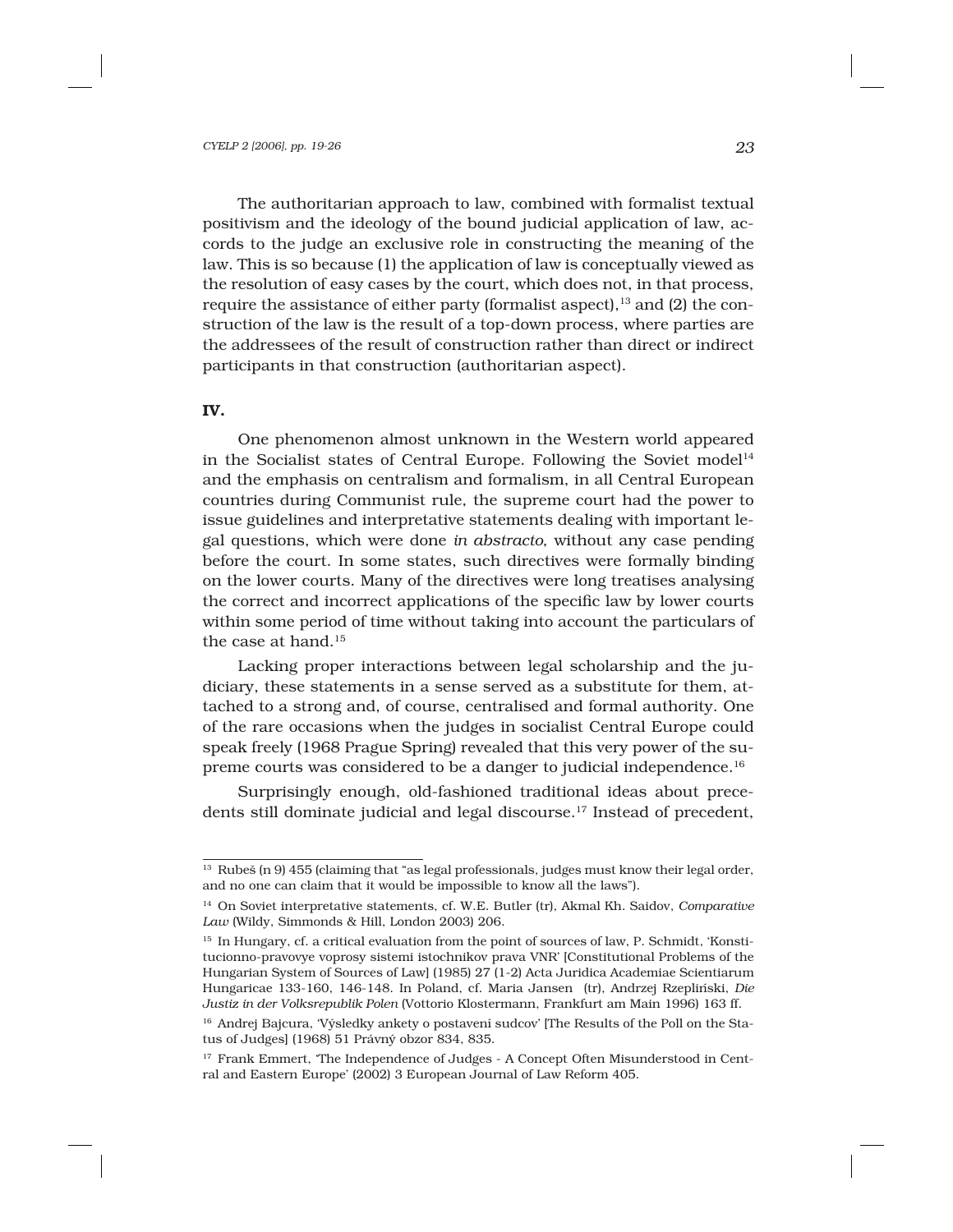all Central European legal systems continue to use interpretational statements, a specific instrument of unbound judicial law-making *par excellence*. The statements are still issued by supreme courts on a certain legal issue in order to unify the conflicting case law, without any real-life case pending before the supreme court.

Unlike the situation in some states prior to 1990, at present such statements are not formally binding, though they naturally possess a high degree of persuasive force throughout the judicial system. The statements do not have a direct impact on any individual case, because they are decided *in abstracto*, on the proposal of the court, the minister of justice, or like authorities, when these bodies opine that the interest of uniform case law so demands.<sup>18</sup> In Hungary, the only system with a pre-Communist tradition of this abstract judicial law-making, these so-called uniformity decisions are even formally binding, so that the lower courts must follow the interpretative directions found therein.<sup>19</sup>

Western judges react to this post-Communist institution with a mixture of surprise and embarrassment,<sup>20</sup> because they view that it lies in conflict with their ideal that the judiciary makes law only through deciding cases, "interstitially," as Justice Holmes once famously noted, $2<sup>1</sup>$  not through making law *in abstracto*. Thus, it is possible to argue that the continuing adherence to this institution confirms what the post-Communist systems understand by the notion of judicial law-making and

<sup>18</sup> In the Czech Republic, the competence to request such a statement is vested, *inter alia*, in the Minister of Justice, see art 123 (3) and art 14 (3) of the Act on the Judiciary, of 30 November 2001 no 6/2002 Sb. [Official Gazette]. Similarly in Slovakia, see art 21 (3) and art 23 of the Act on the Judiciary of 9 December 2004 no 757/2004 Z.z. [Official Gazette]. In Poland, the Supreme Court's resolutions are requested, *inter alia*, by the Spokesman for Citizens' Rights, the Public Prosecutor General or, within his/her competence, by the Spokesman for the Insured. See art 60 (2) the Act on the Supreme Court of 23 November 2002, Dz.U. Nr 101 of 2002, item 924, available in English at<http://www.sn.pl/english/ sadnajw/index.html> accessed 15 March 2006.

<sup>19</sup> See Articles 24-25 of the Act LXVI of 1997 on the Organization and Administration of the Courts (basic information in English available at <http://www.lb.hu/english/index.html>. Cf. Árpád Erdei, 'Law of Criminal Procedure', in Attila Harmathy (ed), Introduction to Hungarian Law (The Hague/London/Boston 1998) 211.

<sup>&</sup>lt;sup>20</sup> As did German judges in their reports on the Czech judiciary of 2003. All of them actually criticised this institution, which according to them is a waste of the Supreme Court's energy. Moreover, they noted that it solves a question *in abstracto*, without proper judicial testing at the lower levels. 'Souhrn návrh*ů* pro českou justici v oblasti organizace soudnictví, civilního a trestního řízení' [A Set of Proposals for the Czech Judiciary in the Area of the Organisation of the Judiciary and Civil and Criminal Procedure], Twinning Project CZ 01/IB/JH/01 Judicial Reform and Court Management Czech Republic - Germany - United Kingdom (not published, on file with the author).

<sup>21</sup> Southern Pac. Co. v. Jensen, 244 U.S. 205, 221 (1917) (Holmes, J., dissenting: "I recognize without hesitation that judges must and do legislate, but they do so only interstitially; they are confined from molar to molecular motions.").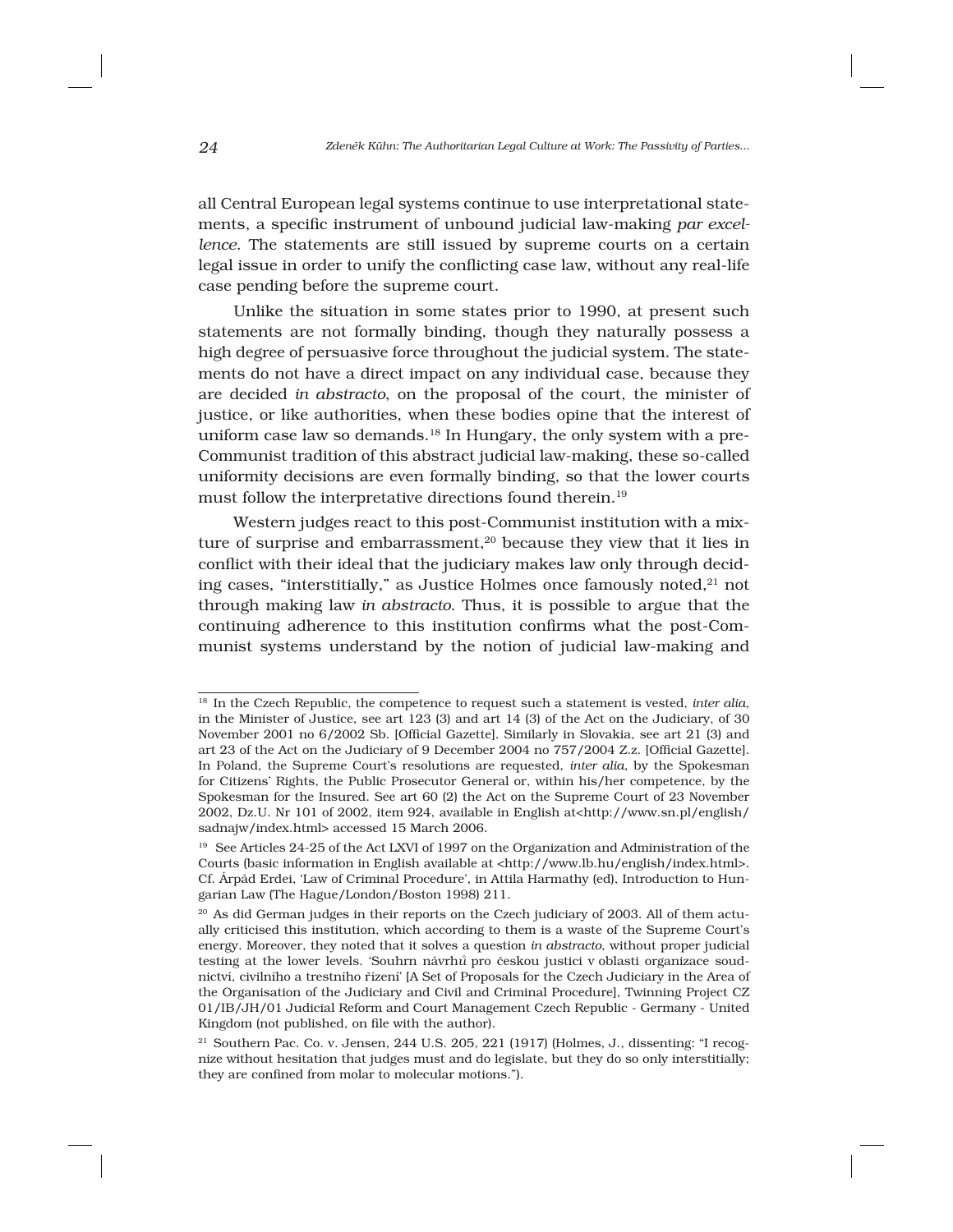demonstrates why they have difficulties in understanding proper judicial law-making. In addition, a minister's power to request such a statement might be easily misused to intervene in politically sensitive cases pending in lower courts.

Authoritarian discourse might face serious difficulties with the internalising of judicial law-making via precedent proper, based on interactions between legal scholarship, private parties and the judges of law courts, both those at the lower echelons and those of the high courts who possess the final authority to say what the law is in an individual case. That is why authoritarian discourse shows a clear preference for centralised judicial law-making by supreme courts without listening to anyone, including the lower courts. Politically, interpretational statements might be a welcome tool for politicians to model their laws via judicial abstract statements by inviting judges to decide on some particular problem, and sometimes by punishing those judges who do not follow the rules of the game.<sup>22</sup>

# V.

It is clear that the authoritarian approach to law still governs post-Communist legal discourse. The principle *Iura novit curia* appears to function as a barrier separating the parties before the court from the judge. An intriguing vicious circle is at work here. The legal arguments made by the parties' attorneys in their briefs rarely exceed a few paragraphs, and almost never include proper citations to the literature and case law, thus providing the judge with little useful information. Perhaps it is because most of the legal arguments made by the parties are worthless that the judge often ignores those rare arguments that are valuable and which might help him in finding the relevant case law, useful comparative materials from abroad, etc. Instead, the judge only elaborates the court's own legal theories.<sup>23</sup>

Thus, when taken too seriously, the principle *Iura novit curia* becomes self-fulfilling, discouraging both the parties from contributing to

<sup>&</sup>lt;sup>22</sup> The Chief Justice of the Czech Supreme Court was dismissed in February 2006 by the President after a proposal by the Minister of Justice. One of the crucial reasons was the fact that the Chief Justice did not assure "unification of law" via judicial interpretational statements. (See the press release of the President of 1 February 2006) <http://www.hrad. cz> accessed 23 March 2006 (official website of the Czech President). The Chief Justice's dismissal was declared unconstitutional by the Czech Constitutional Court's ruling of 12 September 2006 as being in conflict with the principle of judicial independence (see II. ÚS 53/06, n.y.r., available in Czech at the Court's website <http://www.concourt.cz>).

<sup>&</sup>lt;sup>23</sup> This approach is often criticised by the Czech Constitutional Court which has repeatedly insisted that ordinary courts have to address every legal argument made by either party. Cf. the decision III. ÚS 176/96, Collection of decisions of the Czech Constitutional Court (hereinafter 'Collection'), vol 6, pp 151 ff.